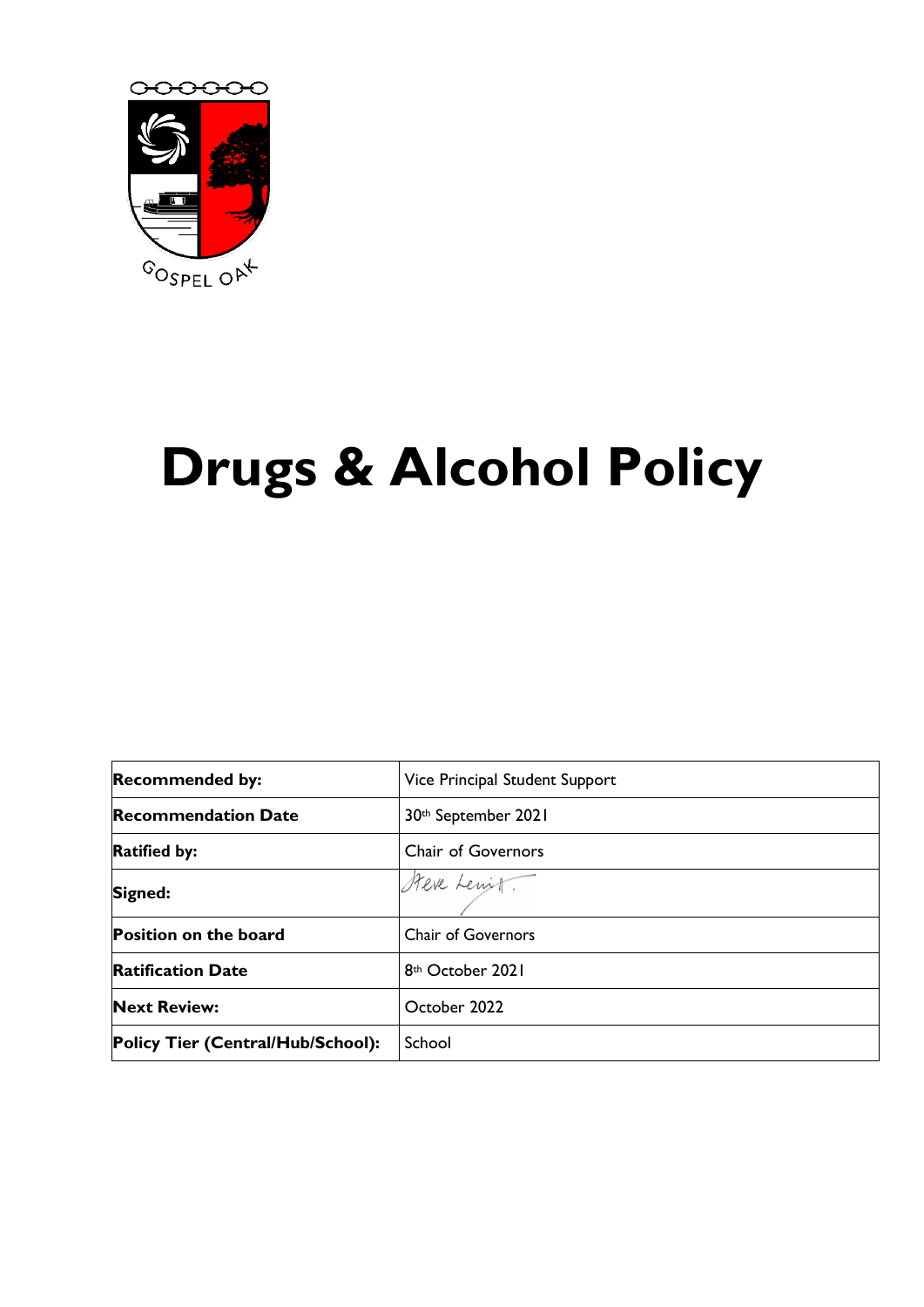## **1 Statement of intent**

Gospel Oak School takes a zero-tolerance approach to the misuse of drugs and alcohol on our premises. This policy has been developed in conjunction with DfE guidance to ensure that everyone is aware of the risks posed by the misuse of drugs and alcohol.

We are committed to:

- Upholding the Health and Safety Policy already in place at the school.
- Providing a safe and healthy environment for the school community.
- Providing a robust policy which outlines our zero-tolerance approach to drugs and alcohol misuse.
- Developing and improving the policy by reviewing it after any incident.
- Educating pupils on the dangers of drug and alcohol misuse.

# **2 Legal framework**

This policy has due regard to all relevant legislation and guidance including, but not limited to, the following:

- Children and Families Act 2014
- Education Act 2011
- Health Act 2006
- DfE (2021) 'Keeping children safe in education (2021)'
- DfE (2018) 'Mental health and behaviour in schools'

This policy operates in conjunction with the following school policies:

- Child Protection and Safeguarding Policy
- Health and Safety Policy
- **PSHE Policy**
- Behaviour Policy
- Exclusion Policy
- RSE and Health Education Policy

# **3 Roles and responsibilities**

The Governing Body is responsible for:

- Ensuring that effective policies and procedures are in place to make sure that pupils are kept safe from alcohol and drugs at school.
- Ensuring that this policy is maintained and disseminated to all relevant stakeholders.
- Ensuring that pupils experiencing difficulties with alcohol and/or drugs can access the support they need.
- Working with the Principal, and in liaison with staff, parents, pupils, health and other professionals, to ensure that the drug and alcohol curriculum addresses the needs of pupils and the local community and reflects current trends.
- Ensuring that the designated safeguarding governor submits an annual written report to the governing board concerning drug and alcohol related incidents and concerns.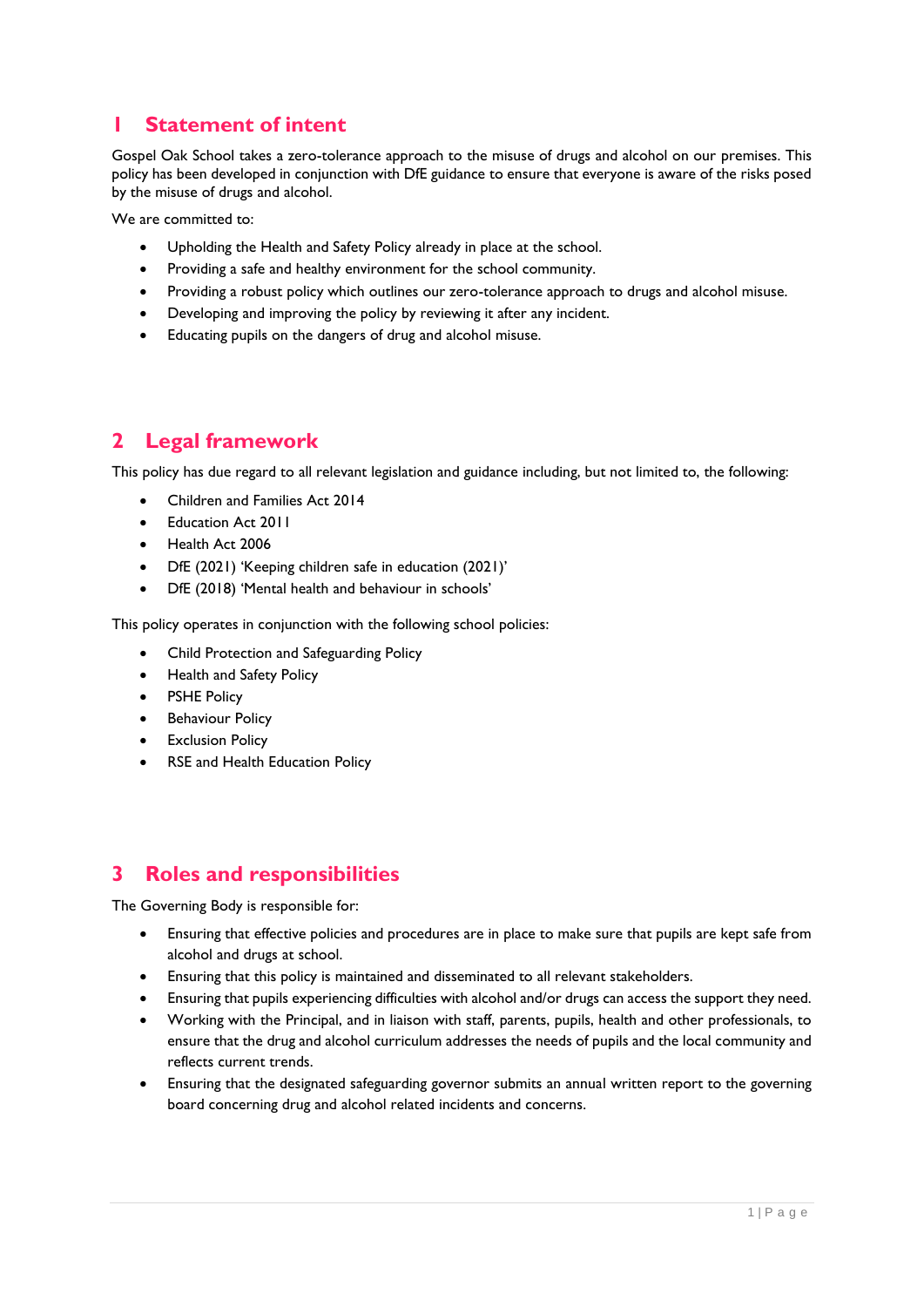The Principal is responsible for:

- The day-to-day management of this policy.
- Providing a safe environment for all members of the school community.
- Working with governors to ensure compliance with relevant legislation.
- Informing the Governing Body, via the designated safeguarding governor, of any issues and developments concerning drugs and alcohol.
- Acting on any concerns arising from pupils' use of drugs and alcohol.
- Informing parents of any drug and alcohol related incidents concerning their child where appropriate and where doing so will not place the child at risk.
- Inviting the local police and drugs team into school to raise awareness of the risks and issues associated with drugs.
- Informing the police of any drug or alcohol related decision, where they deem it appropriate to do so.
- Ensuring a consistent approach to managing drug and alcohol incidents.

The DSL is responsible for:

- Ensuring that staff have the skills to teach and discuss issues relating to drugs and alcohol.
- Ensuring that pupils experiencing difficulties with drugs or alcohol are provided with appropriate internal support and referred to external support agencies as appropriate.
- Consulting with pupils to inform provision around drugs and alcohol education.
- Accessing appropriate training to enable them to successfully advise the school on drug and alcohol matters.
- Liaising with local services as necessary to provide support for pupils.
- Assisting with the monitoring and review of this policy.

Pupils are responsible for:

- Ensuring they do not bring illegal or prohibited drugs or alcohol onto school premises or whilst engaged in any offsite activity representing the school.
- Ensuring they do not take drugs or consume alcohol whilst travelling to or from school or at any time whilst wearing the school uniform.
- Contributing to the development of this policy by providing feedback on the effectiveness of the drugs and alcohol education provided, and on how incidents are managed.

All staff (both teaching and support staff) are responsible for:

- Reporting for work, and remaining throughout the day, in a fit and safe condition to undertake their duties, in line with the Staff Drug and Alcohol Policy.
- Attending scheduled training concerning drugs and alcohol, including how to spot the signs and symptoms of use and dependency, identifying paraphernalia and how to respond to a drug related incident.
- Reporting concerns regarding pupils' use of drugs and alcohol to the DSL.

The site manager is responsible for:

- Regularly checking the school premises for signs of drug and alcohol use and reporting any concerns to the DSL.
- Adhering to Health and safety practices at all times when handling needles found on school premises.

External agencies are responsible for supporting the school with drug and alcohol issues as required.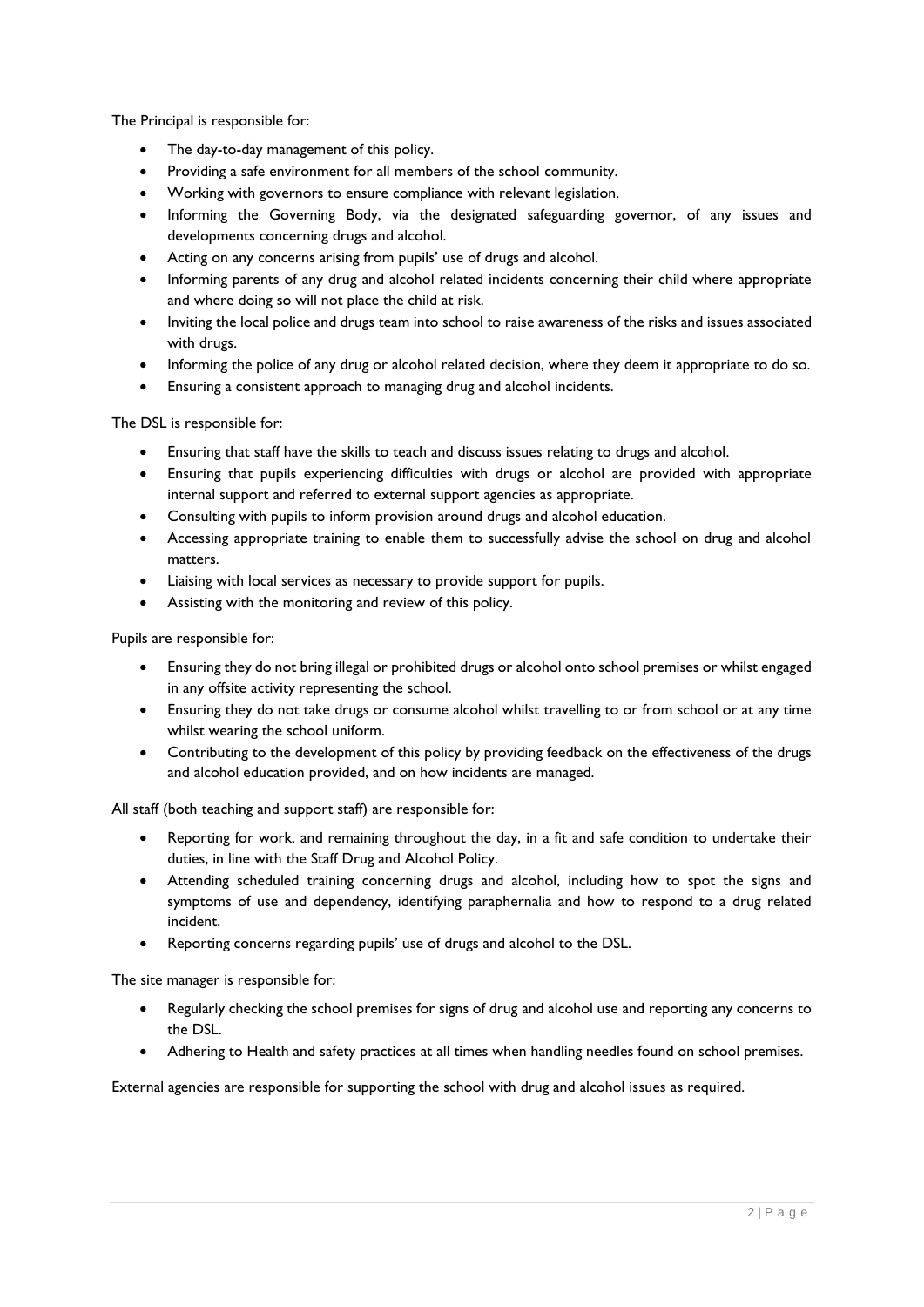## **4 Definitions**

For the purposes of this policy, a "drug" is defined as any substance which, when ingested, alters perception and the way the body works. This definition includes but is not limited to:

- All illegal substances
- **Alcohol**
- Tobacco
- **Solvents**
- Medicines
- Legal highs

## **5 Staff training**

We recognise that early intervention can prevent drug misuse. As such, all staff will receive training in identifying pupils who may be at risk annually, at the start of each academic year.

Staff will receive formal training during their induction and will receive regular and ongoing training as part of their professional development.

## **6 The curriculum**

All pupils will receive regular guidance on drugs and alcohol as part of the RSE and health education curriculum, in line with the Secondary School RSE and Health Education Policy.

Lessons will be delivered as appropriate to the age and phase of the pupils and will be differentiated according to individual learning styles.

Drugs and alcohol will feature regularly as part of pastoral education in the form of classes and assemblies. Where appropriate, visitors and external speakers will lead classes on drug and alcohol misuse.

# **7 Smoking**

In accordance with part I of the Health Act 2006 and the school's Smoke-Free Policy, the school is a smoke free environment. This includes all buildings, out-buildings, playgrounds, playing fields and sheltered areas.

Parents, visitors and staff must not smoke on school grounds and must avoid smoking in front of pupils and/or encouraging pupils to smoke.

Pupils, including sixth form pupils over the age of 18, are not permitted to bring smoking or nicotine products onto the premises. This includes, but is not limited to, cigarettes, e-cigarettes, lighters, matches and pipes.

In the interest of health and hygiene, smoking will not be permitted around the school gates.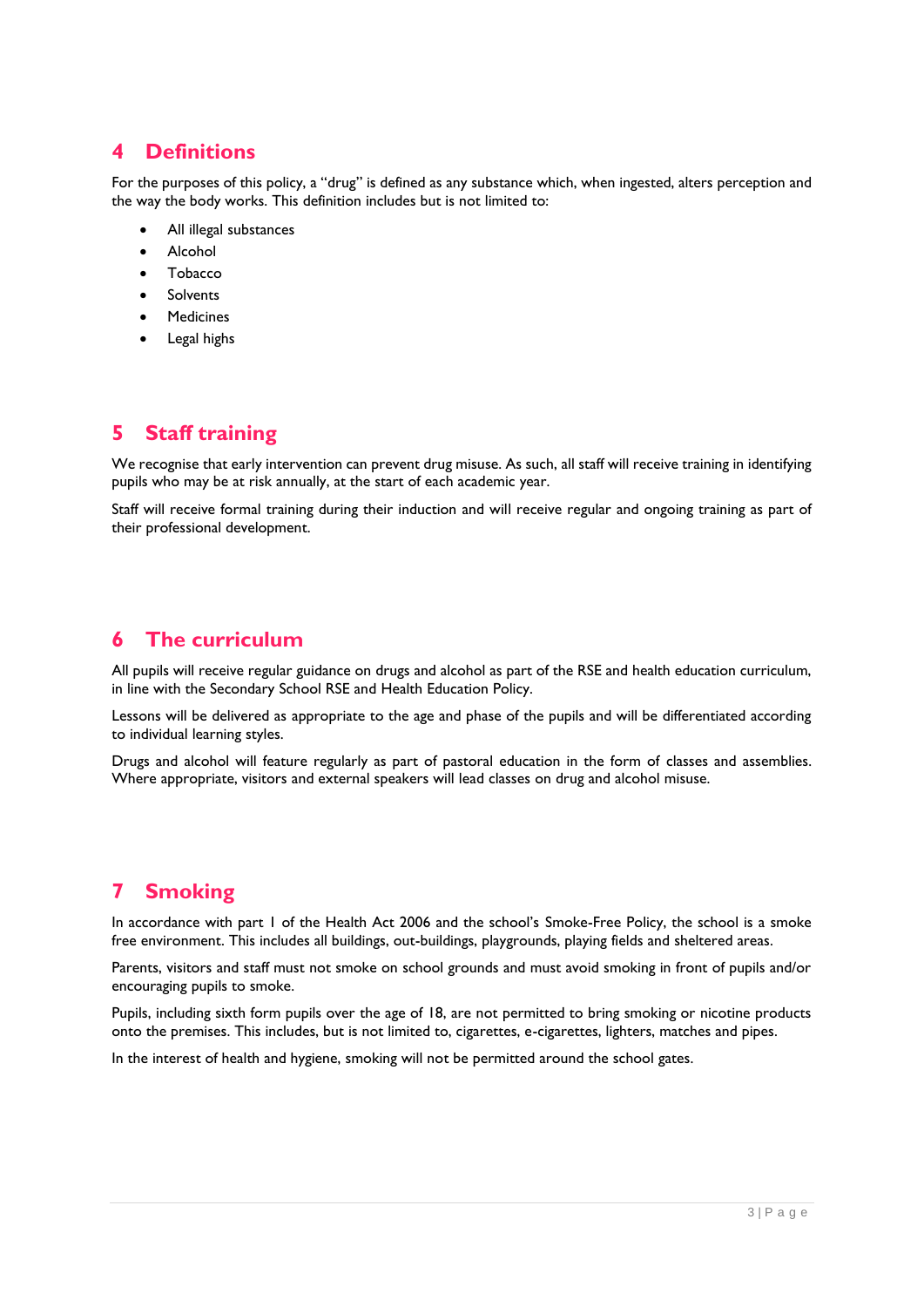# **8 Legal drugs and prescribed medicines**

We understand that some pupils may require medications that have been prescribed by a doctor or other health professional. Parents have the primary responsibility for their child's health and should provide the school with all relevant information about their child's medical condition.

Medicines should only be brought onto the premises if it would be detrimental to the child's health if medicines were not administered during their time at the school.

The school will only accept medicines which have been prescribed by a doctor, dentist, nurse or pharmacist, with the exception of over-the-counter painkillers, e.g. paracetamol, which may be taken in moderation.

Medicines must be provided in the original container as dispensed and must include the prescriber's instructions for administration and dosage.

Further guidance can be found in the school's Medical and Medication Policies.

## **9 Solvents**

Pupils are not permitted to bring solvent-based products onto the premises including, but not limited to, aerosol deodorants, compressed air and aerosol hairspray.

The school will ensure that potentially hazardous solvents are stored safely, and pupils will be supervised if they are required to come into contact with them. More information can be found in our COSHH Policy.

## **10 Pupils found to be under the influence of drugs or alcohol**

Unless it is a medical emergency, or where there is aggressive or threatening behaviour, pupils found to be under the influence of drugs or alcohol whilst on school premises will be removed from class and escorted to the Year Team office, where they will be assessed.

The pupil's parent will be contacted and asked to remove the pupil from the premises. The pupil will remain in the Year Team Office until their parent arrives.

If necessary, a search will be conducted in line with the Searching, Screening and Confiscation guidance.

If necessary, our local police officer will be called to administer a breathalyser test. Any pupil refusing a breathalyser test will be considered to have consumed alcohol and will be treated in the same manner as a pupil who has a registered a positive result, in line with Section 16 of this policy.

## **11 Medical emergencies**

In drug or alcohol related medical emergencies, trained first aiders will be summoned. A staff member will remain with the casualty until the trained first aider arrives. Other pupils will be removed from the immediate area as soon as is reasonably practicable.

Following assessment by the first aider, a decision will be made as to whether an ambulance will be called. The pupil's parents will be telephoned and told about the incident.

An Unauthorised Drug Use Reporting Form will be completed.

If the pupil is felt to be at risk, the Child Protection and Safeguarding Policy will come into effect and social services will be contacted.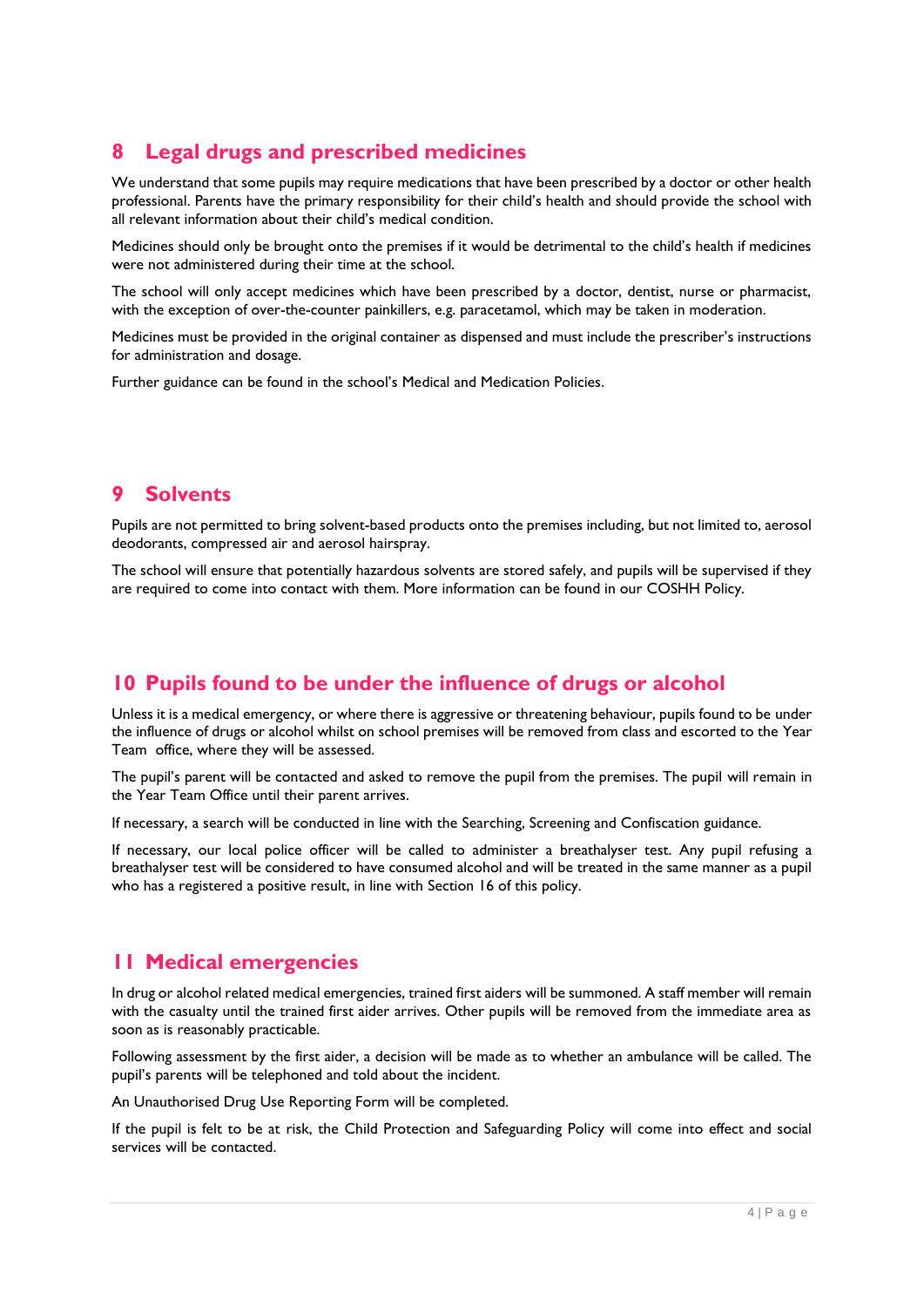All accidents and incidents, including near misses or dangerous occurrences, will be reported to the HSE as soon as possible following the school's Health and Safety Policy. The Medical Emergency Procedure will be followed at all times.

## **12 Threatening behaviour**

Aggressive and threatening behaviour by pupils under the influence of drugs or alcohol will be taken very seriously. Where aggressive and/or threatening behaviour is displayed, the school will not hesitate to contact the police.

Any pupil displaying aggressive and/or threatening behaviour will be removed from the premises. If a pupil displays this kind of behaviour, their parents will be contacted and sanctions will be implemented in line with the school's Behaviour Policy.

## **13 Searching**

Staff members may use common law to search pupils for any item with their consent. All searches will be conducted in line with the Searching, Screening and Confiscation guidance. Staff members may ask any pupil to turn out their pockets and staff may search any pupil's bag.

Under part 2, section 2 of the Education Act 2011, teachers are authorised by the Principal to search for any prohibited item including, but not limited to, tobacco, cigarette papers, illegal drugs and alcohol, without the consent of the pupil if they have reasonable grounds for suspecting that the pupil is in possession of a prohibited item. Any staff member, except for security staff, may refuse to conduct a search.

Staff members may require a pupil to remove outer clothing including hats, scarves, boots, coats and scarves. Pupils' possessions will only be searched in the presence of the pupil and another member of staff unless there is a risk that serious harm will be caused to a person if the search is not conducted immediately, and where it is not practicable to summon another member of staff.

Searches will be conducted by a same-sex member of staff with another same-sex staff member as a witness, unless there is a risk that serious harm will be caused to a person if the search is not conducted immediately, and where it is not practicable to summon another member of staff.

Staff members may use such force as is reasonable given the circumstances when conducting a search for alcohol, illegal drugs or tobacco products. Staff will consider the additional needs of pupils with SEND before using reasonable force. Staff will adhere to the Positive Handling Policy when carrying out searches.

A staff member carrying out the search can confiscate anything they have reasonable grounds for suspecting is a prohibited item. This includes "legal highs" and other potentially harmful materials which cannot immediately be identified.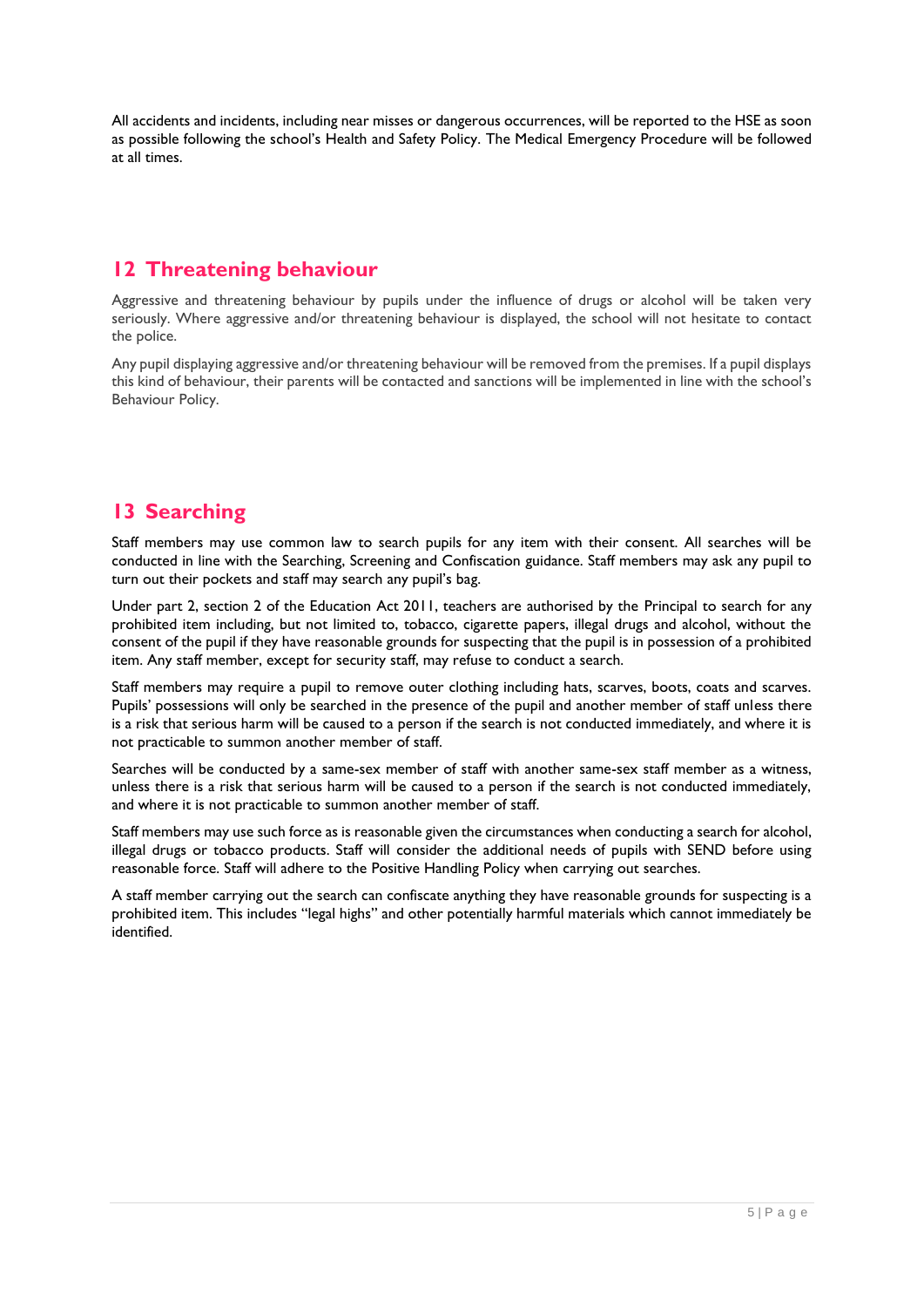## **14 Controlled substances**

The school has a zero-tolerance policy on illegal drugs.

Following the identification and confiscation of a controlled substance, a staff member will seal the sample in a plastic bag and include details of the date and time of the confiscation alongside the name of any witness(es) present. The staff member will store the sample in a secure location.

The incident will be reported immediately to the police who will collect the sample and then deal with it in line with agreed protocols. The school will not hesitate in giving the police the name of the pupil from whom the drugs were taken.

A full incident report will be completed and submitted to the DSL and Vice Principal.

Any further measures will be undertaken in line with the school's Child Protection and Safeguarding Policy.

Where controlled substances are found on school trips away from the school premises, the parents of the pupil, as well as local police, will be notified.

## **15 Safeguarding**

The school understands that the misuse of drugs and alcohol can often be a sign of underlying issues.

All staff are aware that behaviours linked to issues such as drug taking and alcohol abuse put pupils in danger. Staff will be particularly alert to the potential need for early help for a pupil who is misusing drugs or alcohol.

Pupils experiencing difficulties with drugs or alcohol will be provided with appropriate internal support and referred to external support agencies as appropriate. Support will be arranged and offered to pupils in line with the school's Child Protection and Safeguarding Policy and Social, Emotional and Mental Health (SEMH) Policy.

# **16 Child criminal exploitation (CCE)**

CCE is where an individual or group takes advantage of an imbalance of power to coerce, control, manipulate or deceive a child into any criminal activity in exchange for something the victim needs or wants and/or for the financial advantage of the perpetrator or facilitator and/or through violence or threats of violence. CCE can include children being forced to work in cannabis factories and being coerced into moving drugs across the country (known as county lines).

Staff will be made aware of the following potential indicators of CCE:

- Pupils who appear with unexplained gifts or new possessions
- Pupils who associate with other young people involved in exploitation
- Pupils who suffer from changes in emotional wellbeing
- Pupils who misuse drugs and alcohol
- Pupils who regularly miss school

Staff will be alert to the indicators above and all concerns relating to CCE will be managed in line with the Child Protection and Safeguarding Policy.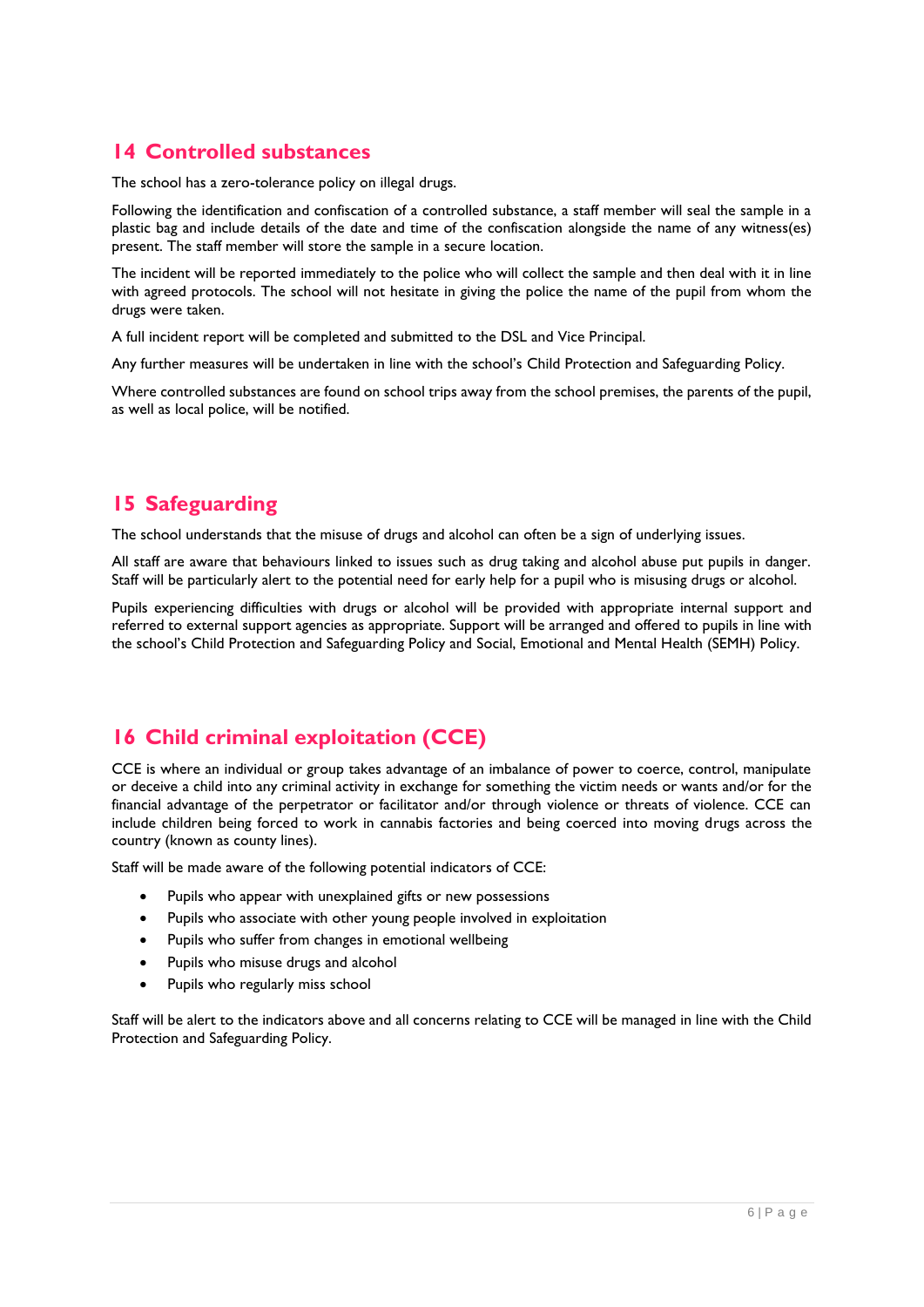# **17 Managing incidents**

Instances of pupils being involved in drug and/or alcohol incidents will be managed in line with the relevant school policies, including the Behaviour Policy, Child Protection and Safeguarding Policy, and the Social, Emotional and Mental Health (SEMH) Policy.

Following an incident, the Principal will work with key members of staff, including the DSL, to decide on the most appropriate course of action to take. This action may include sanctions being enforced in line with the Behaviour Policy and informing the police. The Principal will also be responsible for deciding if it would be appropriate to exclude the pupil, following the provisions outlined in the school's Exclusion Policy.

Support will be arranged for pupils involved in any alcohol or drug-related incidents, in line with relevant school policies.

## **18 Monitoring and review**

This policy will be reviewed annually by the Principal in liaison with the DSL.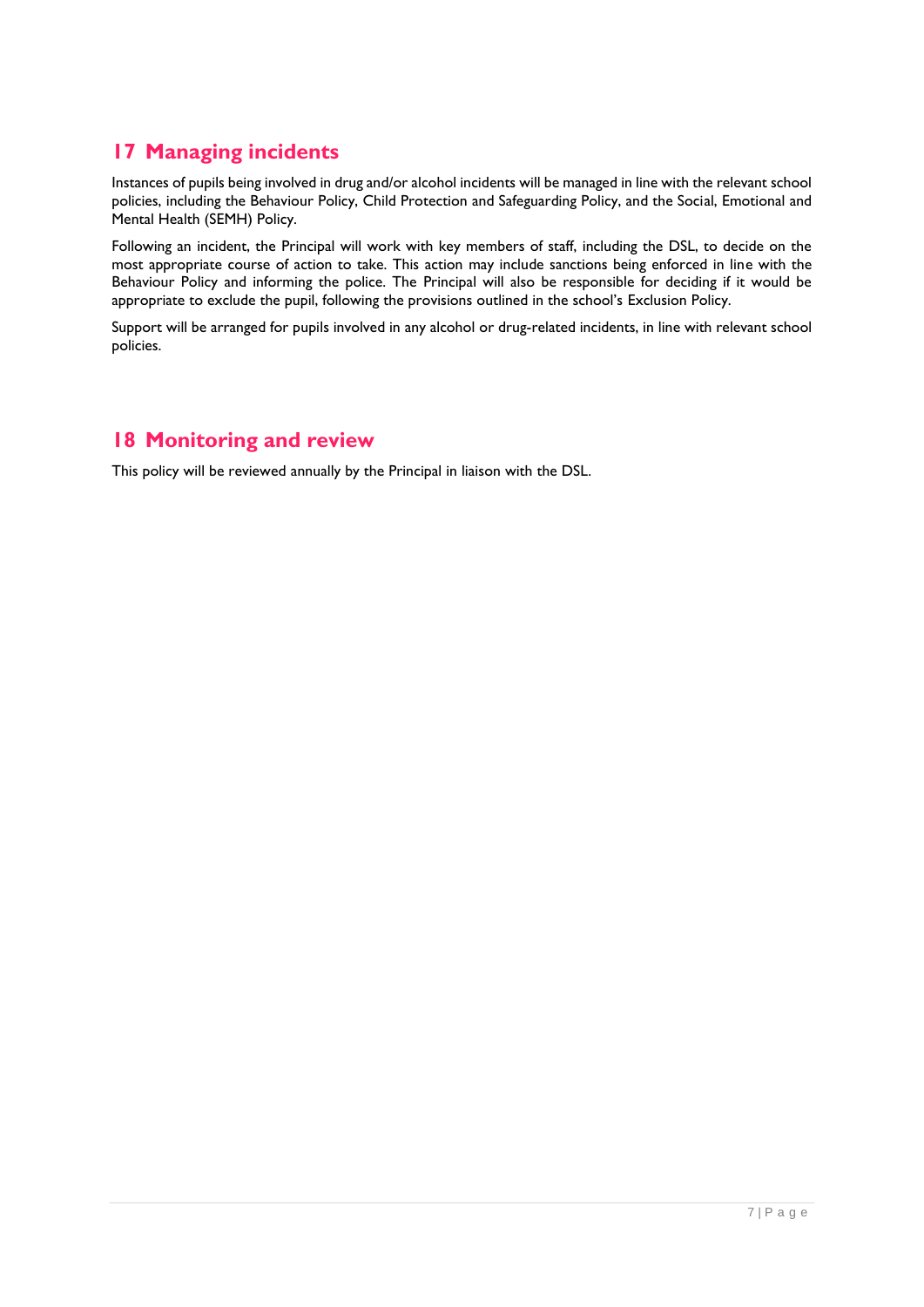# **19 Unauthorised Drug Use Reporting Form**

Guidance on completing this form:

- Do not identify the pupil involved
- Copy the form once completed
- Send a copy of the form to the Principal within 24 hours of the incident taking place
- Record the pupil's name and form on the original form and store it securely in a locked drawer in Principals PA Office

#### What type of incident are you reporting? (Tick as appropriate)

| Pupil in possession of unauthorised drugs             | Drug paraphernalia found on school premises          |  |
|-------------------------------------------------------|------------------------------------------------------|--|
| Pupil supplying unauthorised drugs on school premises | Disclosure of parental drug misuse                   |  |
| Pupil disclosure of drug use                          | Parent expressing concern over potential drug misuse |  |
| <b>Emergency intoxication</b>                         | Incident occurring outside school premises           |  |

| <b>General details</b>                                                                                                    |  | <b>Pupil information</b> |       |  |
|---------------------------------------------------------------------------------------------------------------------------|--|--------------------------|-------|--|
| Date of incident:                                                                                                         |  |                          | Form: |  |
| Time of incident:                                                                                                         |  |                          |       |  |
| Has the pupil been involved in<br>previous incidents?                                                                     |  |                          | Age:  |  |
| <b>Incident details</b>                                                                                                   |  |                          |       |  |
| Drug involved (if known):                                                                                                 |  |                          |       |  |
| Staff involved:                                                                                                           |  |                          |       |  |
| Use this space to describe the incident:                                                                                  |  |                          |       |  |
| Has any further action been taken (e.g. contacting<br>the police, pupils and staff informed, other agencies<br>involved)? |  |                          |       |  |
| <b>First aid details</b>                                                                                                  |  |                          |       |  |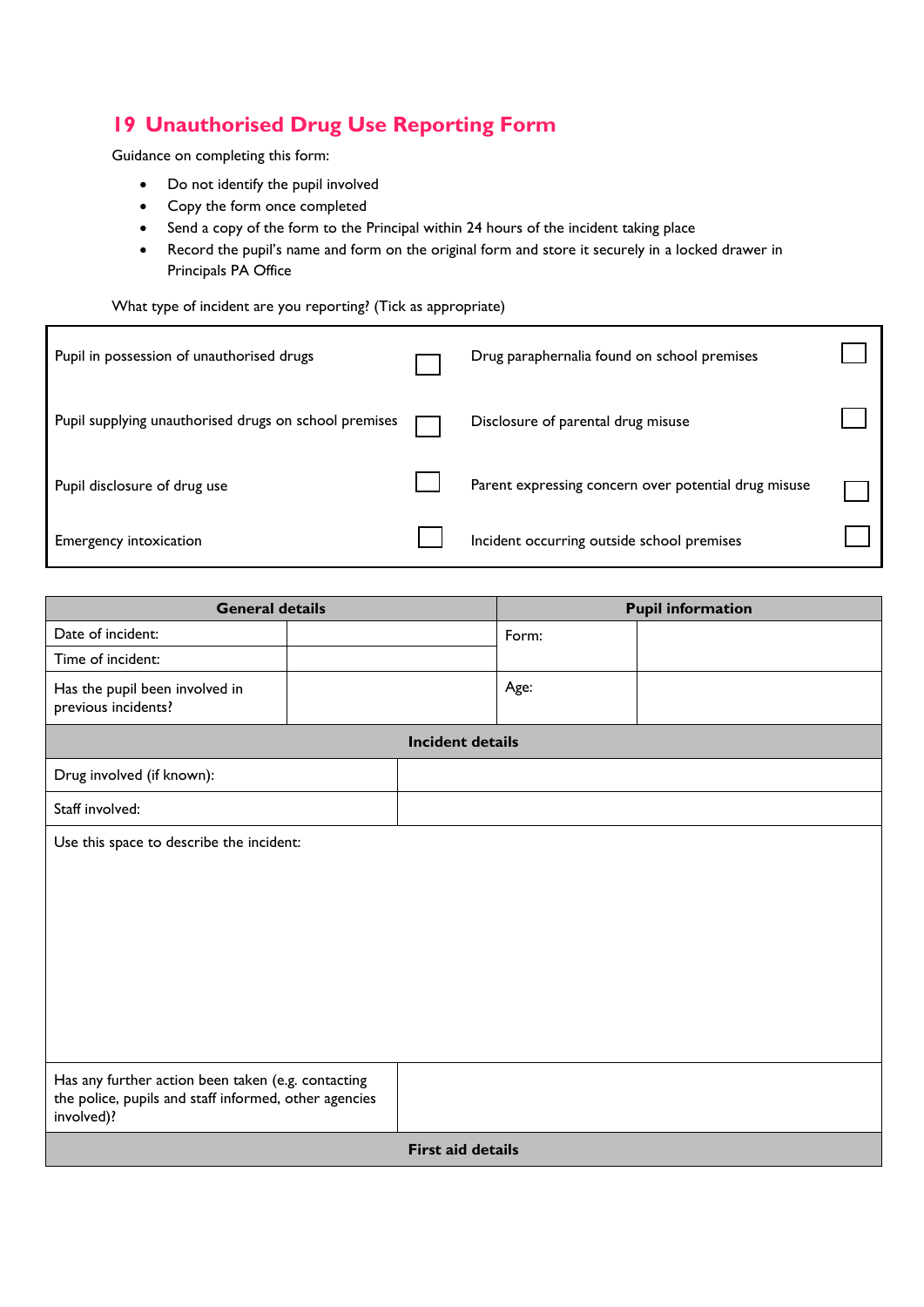| Was first aid given?                       |                         |  |  |  |
|--------------------------------------------|-------------------------|--|--|--|
| If yes, who gave the first aid?            |                         |  |  |  |
| Was an ambulance or doctor called?         |                         |  |  |  |
| Who called them?                           |                         |  |  |  |
| What time were they called?                |                         |  |  |  |
| <b>Drug details</b>                        |                         |  |  |  |
| Were any drugs found/removed?              |                         |  |  |  |
| Where were they found/seized?              |                         |  |  |  |
| Name of witness:                           |                         |  |  |  |
| Signature of witness:                      |                         |  |  |  |
| Disposal arrangements:                     |                         |  |  |  |
| Police incident number (where applicable): |                         |  |  |  |
|                                            | <b>Parental details</b> |  |  |  |
| Name of parent informed:                   |                         |  |  |  |
| Who informed them of the incident?         |                         |  |  |  |
| At what time were they informed?           |                         |  |  |  |
| <b>Administrative details</b>              |                         |  |  |  |
| Form completed by:                         |                         |  |  |  |
| Job role:                                  |                         |  |  |  |
| Signature:                                 |                         |  |  |  |
| Follow-up action taken                     |                         |  |  |  |
|                                            |                         |  |  |  |
|                                            |                         |  |  |  |
|                                            |                         |  |  |  |
|                                            |                         |  |  |  |
|                                            |                         |  |  |  |
|                                            |                         |  |  |  |
|                                            |                         |  |  |  |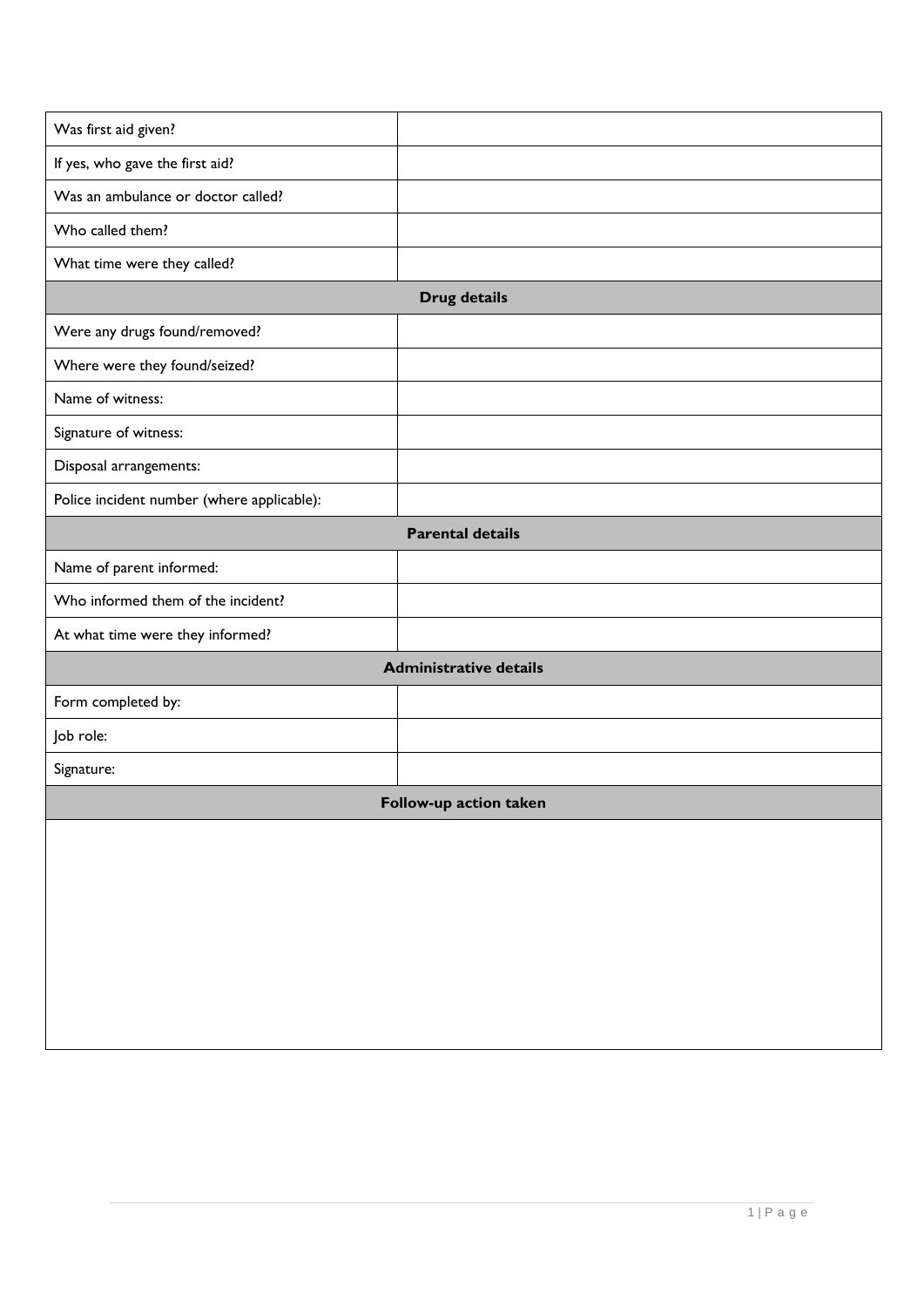# **20 Medical Emergency Procedure**

When a pupil is at immediate risk of harm, is unconscious, having trouble breathing, seriously confused or disorientated, or has taken a toxic substance, follow the procedure below.

Remember, your main responsibility is for the pupil at immediate risk, but you must also ensure the wellbeing and safety of all others. If in doubt, call for medical assistance.

## **Step one – on arrival**

#### **If you are not a trained first aider:**

#### **Do**

- Immediately call for a trained first aider
- Remain with the pupil until the first aider arrives
- Assist with clearing the area once the first aider has arrived

#### **If you are a trained first aider:**

#### **Do**

- Assess the situation
- If it is a medical emergency, send for medical help and an ambulance

## **Step two – before medical assistance arrives**

#### **If the person is conscious:**

#### **Do**

- Ask those around you to move back and provide adequate space
- Ask them what happened
- Ask them what drugs they have taken
- Safely collect any drug sample and vomit for medical analysis
- Keep them under observation in a warm and quiet place

#### **Do not:**

- Induce vomiting
- Chase them

#### **If the person is unconscious:**

#### **Do**

- Ask those around you to move back and provide adequate space
- Contact their parents

#### **Do not:**

- Move them if a fall is likely to have led to a spinal or other serious injury
- Give them anything by mouth
- Attempt to make them sit or stand
- Leave them unattended or in the charge of a pupil

#### **If it is a needle stick (sharp) injury:**

#### **Do**

- Follow the Sharps Policy at all times
- Encourage the wound to bleed
- Wash the wound with soap and water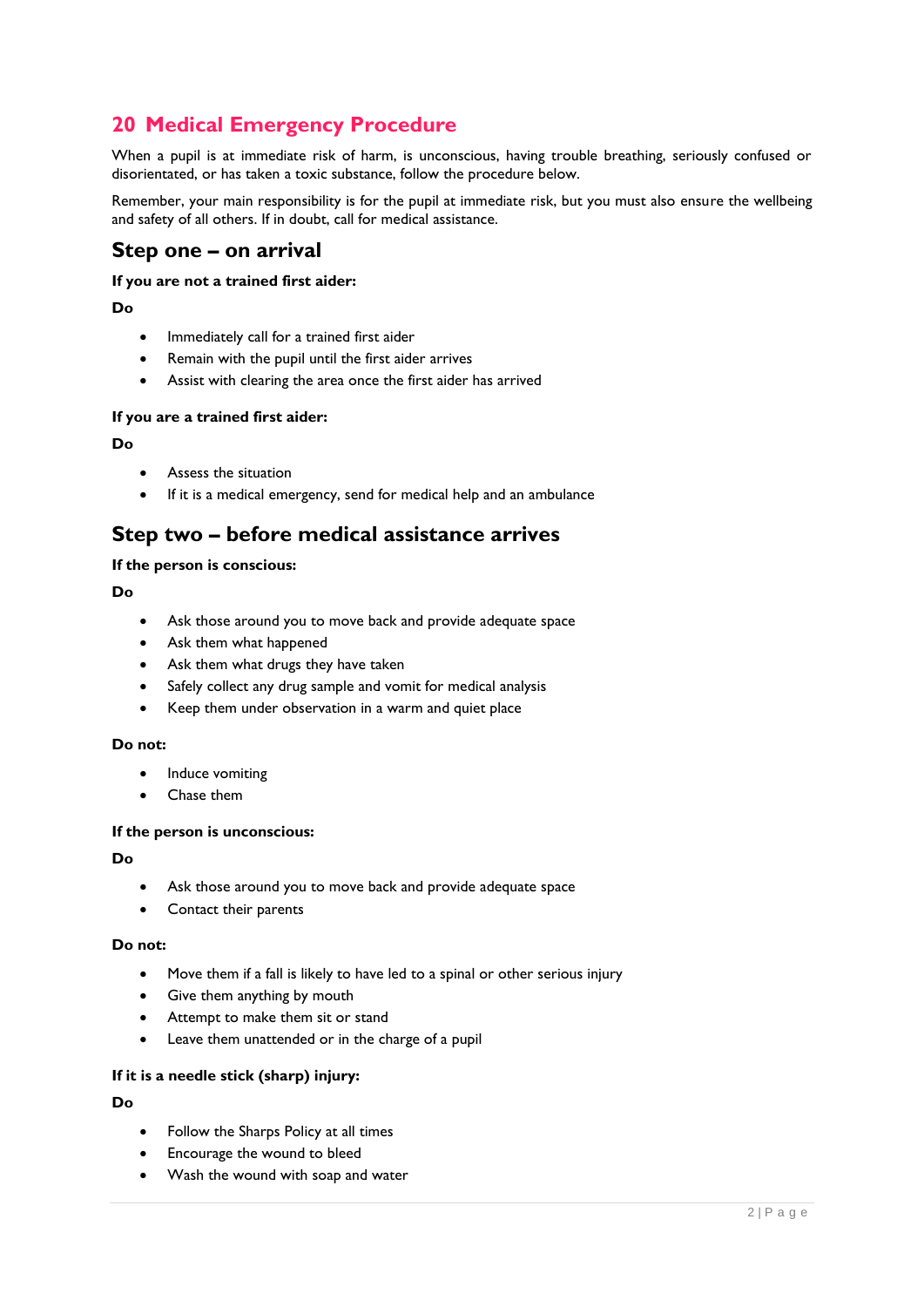- Dry and apply a waterproof dressing
- If the needle appears used or dirty, seek advice from a doctor

#### **Don't**

- Suck the wound
- Handle the needle

#### **Step three – when help arrives**

**Do**

- Pass on any available information, including vomit and drug samples
- Complete an Unauthorised Drug Use Report Form